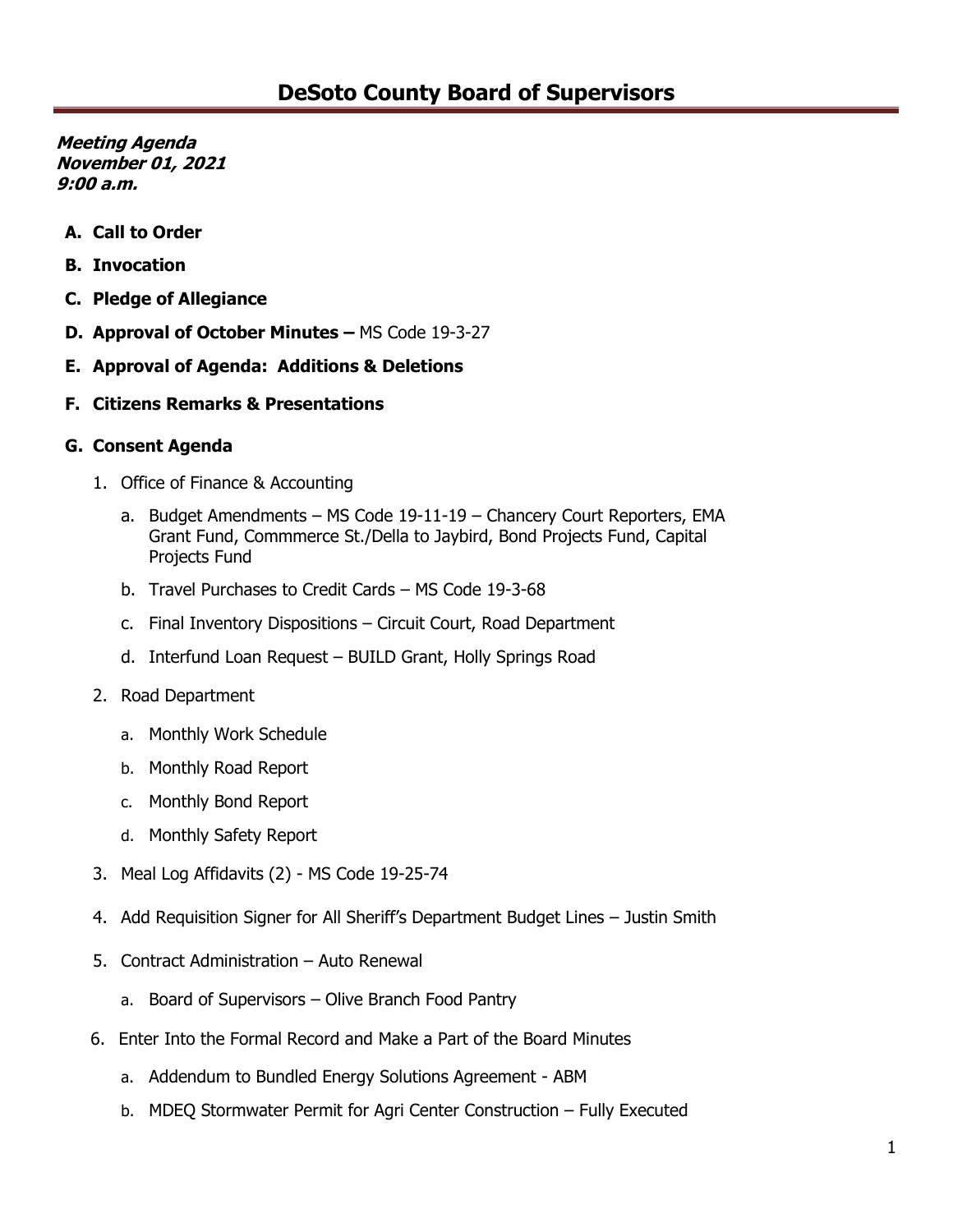# **G. Consent, continued**

- c. Sheriff's Department DeSoto County Schools SRO
- 7. Chancery Clerk Allowance

#### **H. Old Business**

**I. New Business**

|                     | 1. Project Updates<br><b>Collins Simpson</b>                                                                               |  |  |  |  |  |
|---------------------|----------------------------------------------------------------------------------------------------------------------------|--|--|--|--|--|
|                     | a. Hwy 51 Advertisement                                                                                                    |  |  |  |  |  |
|                     | Lewisburg Sidewalk Advertisement<br>b.                                                                                     |  |  |  |  |  |
|                     | Commerce Street Extension Project Time Extension<br>c.                                                                     |  |  |  |  |  |
|                     | Star Landing Road Project Time Extension<br>d.                                                                             |  |  |  |  |  |
|                     | Amazon Transportation Improvements Subcontract<br>e.                                                                       |  |  |  |  |  |
|                     | f.<br>Detention Center Stream Monitoring                                                                                   |  |  |  |  |  |
|                     | 2. Star Landing Road Segment 2 – LPA Right of Way Cost Estimate<br><b>Tony Nowak</b><br>STP-0906-00(005) LPA 105313-801000 |  |  |  |  |  |
|                     | 3. Commerce Street Extension - LPA Right of Way Cost Estimate<br><b>Tony Nowak</b><br>STP-7886-00(003) LPA 107341-701000   |  |  |  |  |  |
|                     | John Mitchell<br>4. Tyler Software Update & Request for Extension                                                          |  |  |  |  |  |
| <b>New Business</b> |                                                                                                                            |  |  |  |  |  |
|                     | 1. Committee Reports                                                                                                       |  |  |  |  |  |
|                     | Committee<br>a. Transportation Committee Update                                                                            |  |  |  |  |  |
|                     | 1) Holly Springs Road                                                                                                      |  |  |  |  |  |
|                     | 2) Star Landing Road                                                                                                       |  |  |  |  |  |
|                     | 3) Safety Projects                                                                                                         |  |  |  |  |  |
|                     | 4) Gas Line on Polk Lane                                                                                                   |  |  |  |  |  |
|                     | 5) Swinnea Road                                                                                                            |  |  |  |  |  |
|                     | 6) Nail Road Extension                                                                                                     |  |  |  |  |  |
|                     | 7) Nail Road/Polk Lane Extension                                                                                           |  |  |  |  |  |
|                     | 8) Yahweh Road                                                                                                             |  |  |  |  |  |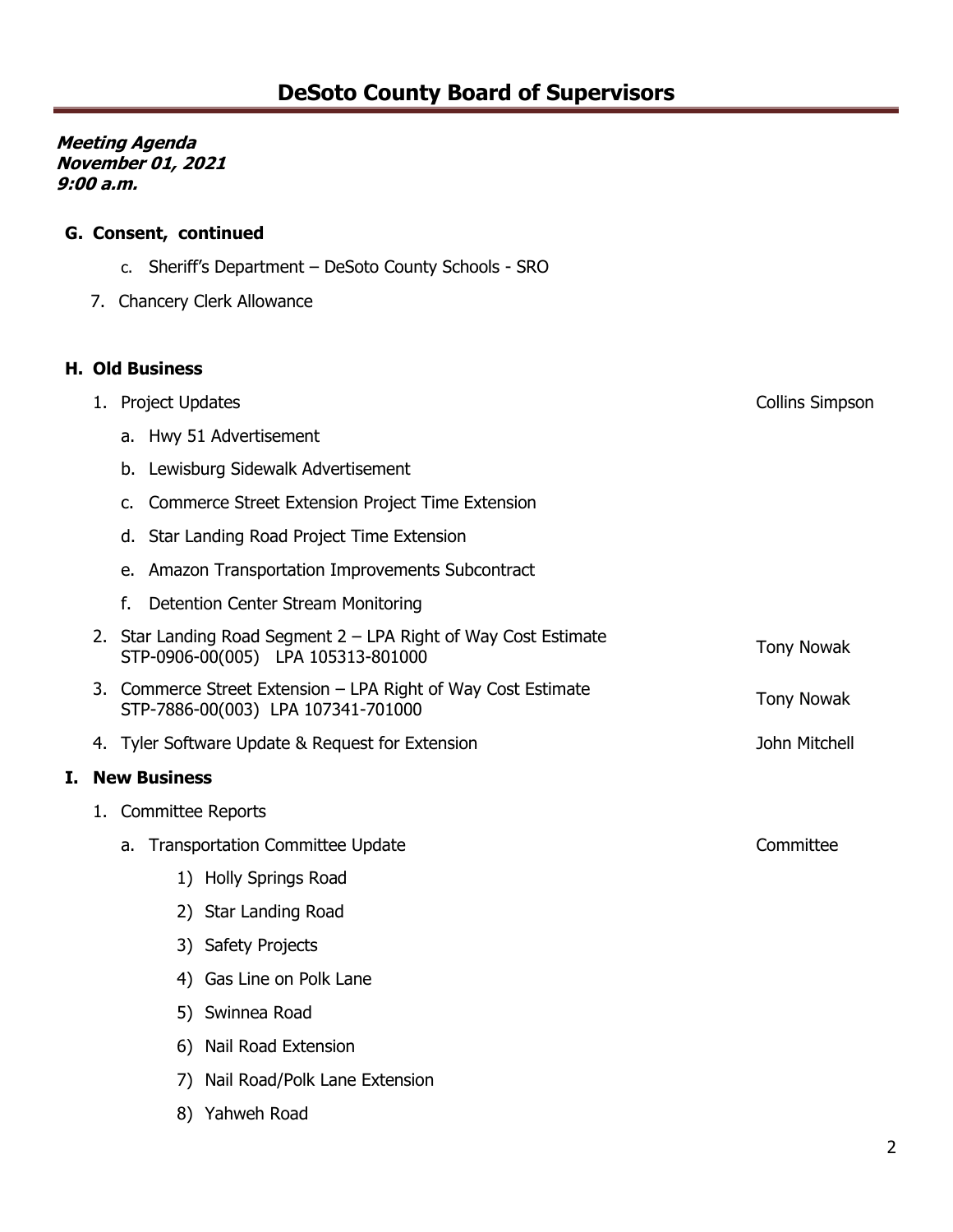## **I. New Business, continued**

|    |                             | b. Facilities Committee Update | Committee                                                                          |                                  |
|----|-----------------------------|--------------------------------|------------------------------------------------------------------------------------|----------------------------------|
|    |                             |                                | 1) Courthouse Renovations                                                          | w/ Justin Zahner                 |
|    |                             | 2)                             | <b>Environmental Services</b>                                                      |                                  |
|    |                             | 3)                             | <b>Tax Collector</b>                                                               |                                  |
| 2. | <b>Grant Administration</b> |                                |                                                                                    | Sheila Garrett                   |
|    |                             |                                | a. Request to Accept A21HS107T Homeland Security Grant – Signature Required        |                                  |
|    |                             |                                | b. Request to Accept 21HS017T - Homeland Security Grant - Signature Required       |                                  |
| 3. |                             |                                | Office of Finance and Accounting                                                   | Andrea Freeze                    |
|    |                             | IT                             | a. Preliminary Inventory Dispositions - Circuit Court Reporters, Hernando Library, | Monica Jones                     |
|    |                             |                                | b. Letter to AOC to Accompany Copy of Budget – Signature Required                  | Vanessa Lynchard                 |
|    | c.                          | Required                       | Electronic Payment Form for Getwell Road Project - SB2971 - Signature              |                                  |
|    |                             |                                | d. Claims Docket - MS Code 19-13-31                                                |                                  |
|    |                             |                                | 4. Amended Homestead Chargeback Orders for Acceptances & Objections                | Chancery Clerk,<br>Misty Heffner |
|    |                             |                                | 5. St. Joseph Subdivision                                                          | <b>Supervisor Caldwell</b>       |
| 6. |                             |                                | <b>Contract Administration</b>                                                     | Angie Irving                     |
|    |                             |                                | a. EMS - Dr. Ken Thompson                                                          |                                  |
| 7. |                             |                                | Office of Procurement                                                              | Angie Irving                     |
|    | а.                          |                                | Bids Under Advisement - Sheriff's Addition                                         | w/ Justin Zahner                 |
|    |                             |                                | 1) ICAC Committee Report                                                           | Committee                        |
|    |                             | 8. Road Department             |                                                                                    | Robert Jarman                    |
|    |                             |                                | a. Adopt-A-Road – Butler Pool & Spa                                                |                                  |
|    |                             |                                | b. Move Distribution of Mosquito Bombs & Rat Poison to Environmental Services      | w/ Ray Laughter                  |
|    |                             | 9. ARP Update                  |                                                                                    | Vanessa Lynchard                 |
|    |                             |                                |                                                                                    |                                  |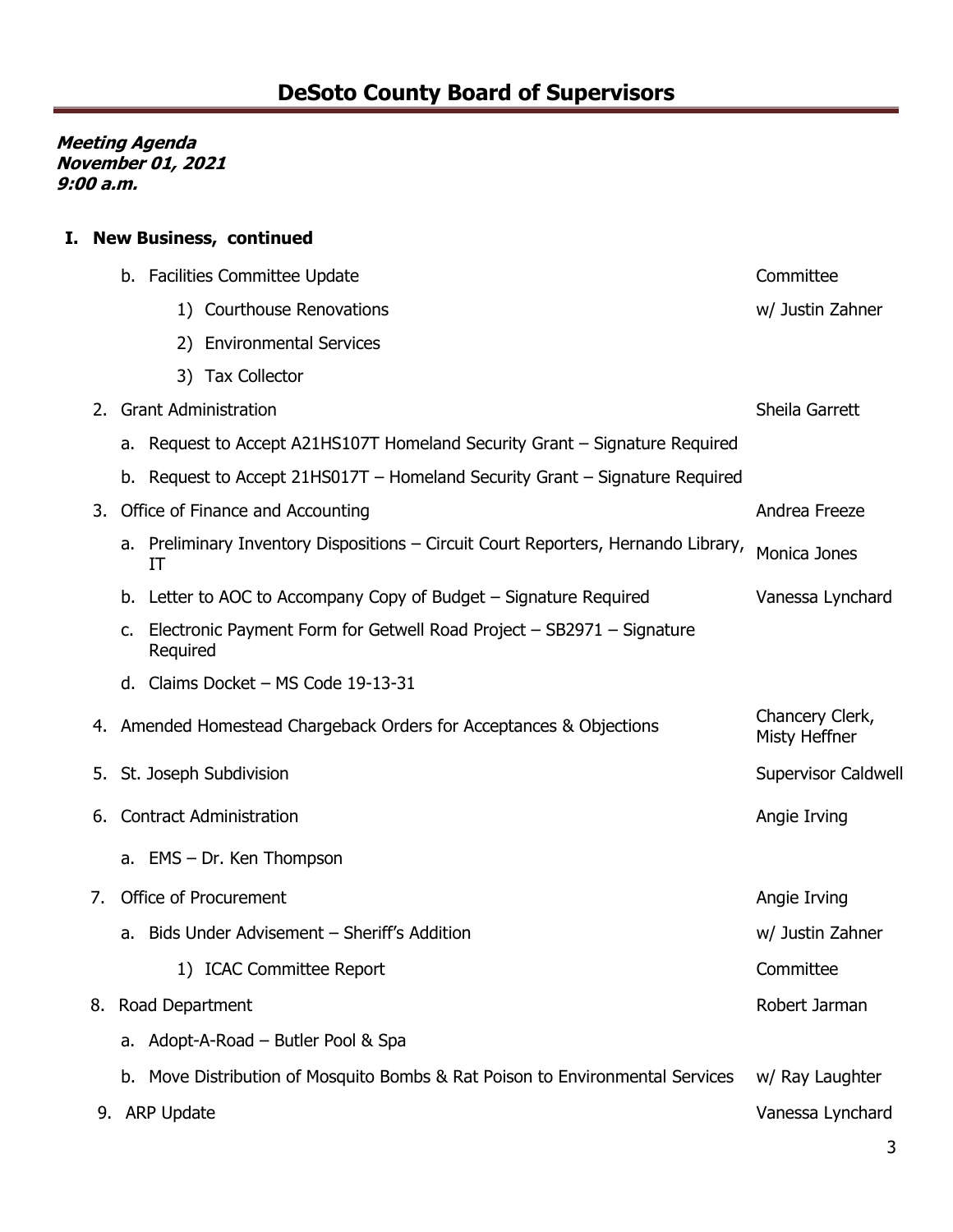### **I. New Business, continued**

| 10. Legislative Issues                 | Vanessa Lynchard                   |
|----------------------------------------|------------------------------------|
| a. Farm Support                        |                                    |
| b. Other                               |                                    |
| 11. MAS Conference Update              | <b>Attendees</b>                   |
| 12. Tax Collector $-$ Public Utilities | Joey Treadway &<br>Tony Nowak      |
| 13. Planning Commission                | Bennie Hopkins &<br>Austin Cardosi |
| a. Building Codes                      |                                    |
| b. Fire Codes                          | w/ EMA                             |

- c. Zoning Ordinance
- **J. Planning**
- 1. **Consent Minor Lot**

Bennie Hopkins & Austin Cardosi

- **a. Barnhill Minor Lot Subdivision (SUB-007655-2021**) Application is for approval of 3 lots on 6.73 acres. Identified as Parcel #208726010 0000804 & 208726010 0000802, located on the east side of Nesbit Road, south of Fennell Pl, in Section 26, Township 2, Range 8 zoned A-R (District 4) **Applicant: Shawn Gary**
- **b. Gitter Farms Minor Lot Subdivision (SUB-007665-2021**) Application is for approval of 4 lots on 8.50 acres out of 49.18 acres. Identified as Parcel #306828000 0000100, located on the east side of Gitter Road, south of Holly Springs Road, in Section 28, Township 3, Range 6 zoned A (District 5) **Applicant: James Garrh**
- **c. Ross Meadows Minor Lot Subdivision (SUB-007666-2021**) Application is for approval of 2 lots on 10.2 acres. Identified as Parcel #206521000 0001100, located on the north side of Williamson Dr, west of Hwy 305, in Section 21, Township 2, Range 6 zoned AR (District 5) **Applicant: M & R Associates**